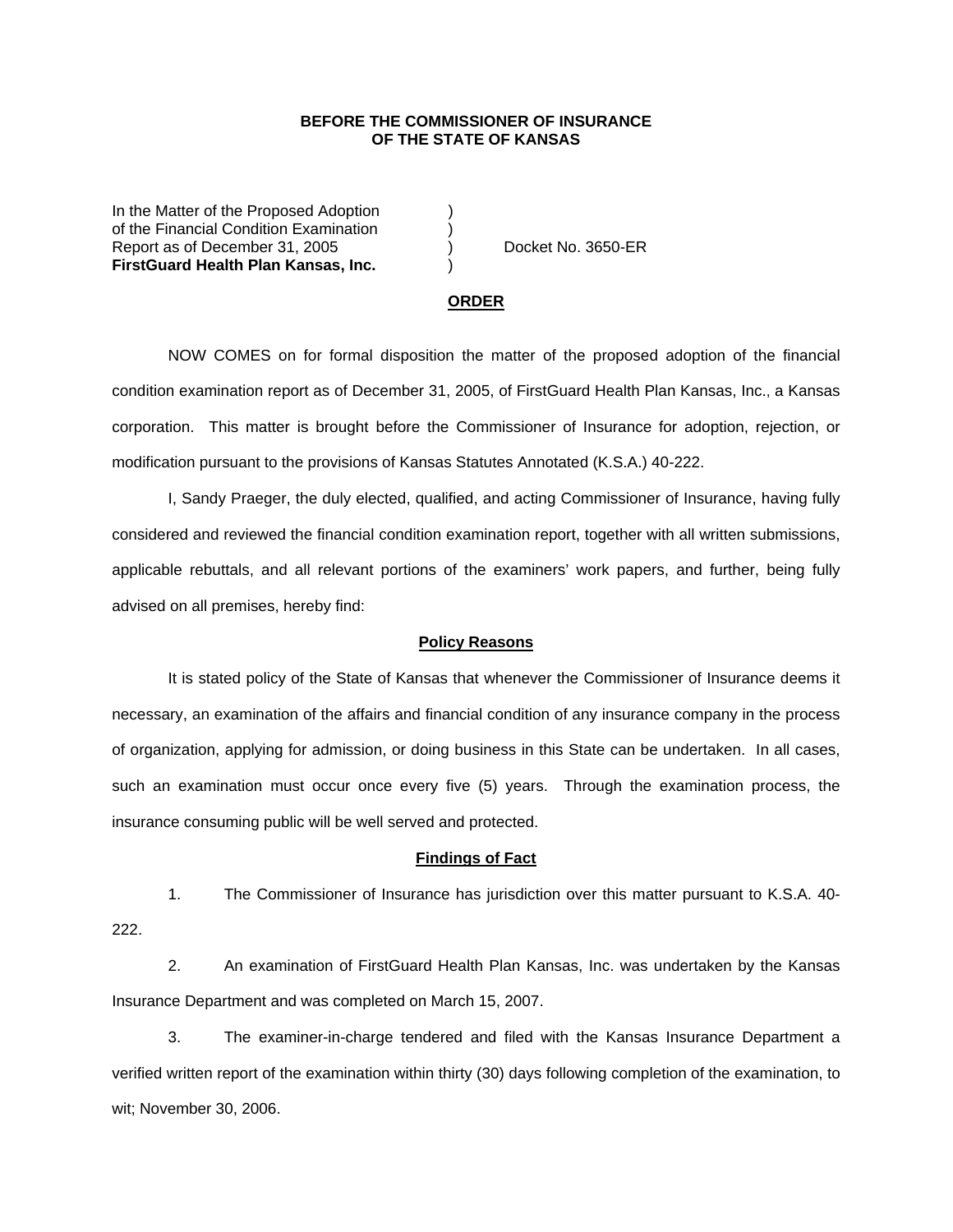4. Following receipt of the verified report, the Kansas Insurance Department transmitted the report to FirstGuard Health Plan Kansas, Inc. on March 15, 2007, with a duly executed notice advising the company of its opportunity to prepare and submit to the Kansas Insurance Department a written submission or rebuttal with respect to any and all matters contained in the report. FirstGuard Health Plan Kansas, Inc. was further advised that any written submission or rebuttal needed to be filed with the Kansas Insurance Department no later than thirty (30) days after receipt of the verified report.

 5. FirstGuard Health Plan Kansas, Inc. filed a written acceptance of the verified report on March 30, 2007.

6. Based upon the written submission tendered by FirstGuard Health Plan Kansas, Inc., the company took no exceptions to matters contained in the verified report.

 7. Within thirty (30) days of the end of the time period allowed for written submission or rebuttal, the Commissioner of Insurance fully reviewed the report, together with all written submissions and rebuttals provided by FirstGuard Health Plan Kansas, Inc.. The Commissioner of Insurance further reviewed all relevant workpapers.

 8. No other written submissions or rebuttals were submitted by FirstGuard Health Plan Kansas, Inc..

## **Conclusion of Law**

9. K.S.A. 40-222(k)(2) provides:

"Within 30 days of the end of the period allowed for the receipt of written submissions or rebuttals, the commissioner shall fully consider and review the report, together with any written submissions or rebuttals and any relevant portions of the examiners workpapers and enter an order:

- (A) Adopting the examination report as filed or with modification or corrections. If the examination report reveals that the company is operating in violation of any law, regulation or prior order of the commissioner, the commissioner may order the company to take any action the commissioner considers necessary and appropriate to cure such violations; or
- (B) rejecting the examination report with directions to the examiners to reopen the examination for purposes of obtaining additional data, documentation or information, and refiling pursuant to subsection (k); or
- (C) call and conduct a fact-finding hearing in accordance with K.S.A. 40-281 and amendments thereto for purposes of obtaining additional documentation, data, information and testimony."